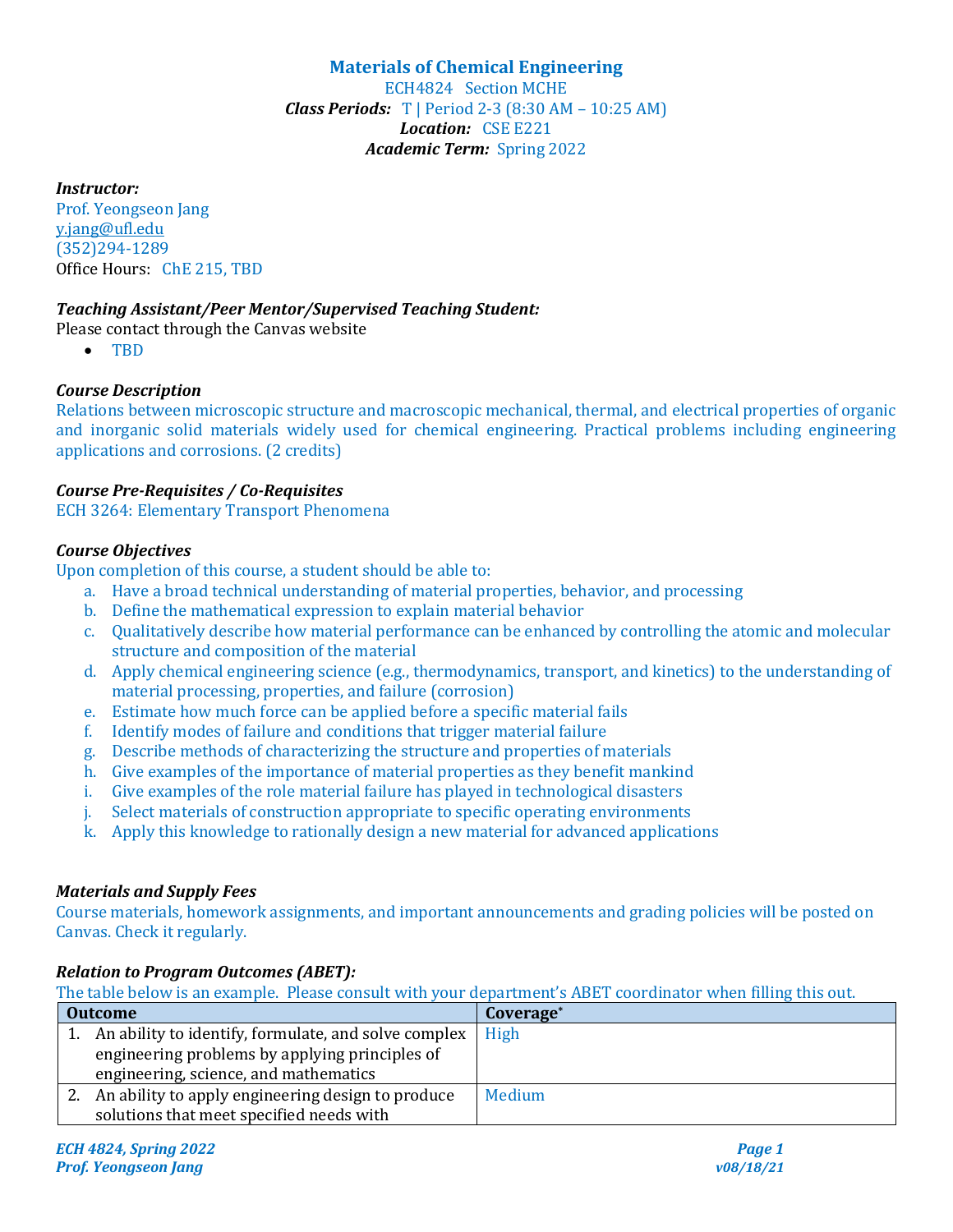| consideration of public health, safety, and welfare,  |      |
|-------------------------------------------------------|------|
| as well as global, cultural, social, environmental,   |      |
| and economic factors                                  |      |
| 3. An ability to communicate effectively with a range |      |
| of audiences                                          |      |
| 4. An ability to recognize ethical and professional   |      |
| responsibilities in engineering situations and make   |      |
| informed judgments, which must consider the           |      |
| impact of engineering solutions in global,            |      |
| economic, environmental, and societal contexts        |      |
| 5. An ability to function effectively on a team whose |      |
| members together provide leadership, create a         |      |
| collaborative and inclusive environment, establish    |      |
| goals, plan tasks, and meet objectives                |      |
| 6. An ability to develop and conduct appropriate      |      |
| experimentation, analyze and interpret data, and      |      |
| use engineering judgment to draw conclusions          |      |
| 7. An ability to acquire and apply new knowledge as   | High |
| needed, using appropriate learning strategies         |      |

\*Coverage is given as high, medium, or low. An empty box indicates that this outcome is not covered or assessed in the course.

# *Required Textbooks and Software*

- Title: Foundation of Materials Science and Engineering
- Author: William F. Smith and Javad Hashemi
- Publication date and edition: 2010 and 5th Edition (The 6th Edition is also acceptable)
- ISBN number: 978-0-07-352924-0

### *Course Schedule*

| Week           | <b>Date</b>                                                                      | <b>Topic</b>                                                       | Reading         | HW/Quiz/Exam    |
|----------------|----------------------------------------------------------------------------------|--------------------------------------------------------------------|-----------------|-----------------|
|                | $1/11$ (Tue)                                                                     | Crystal and amorphous structure in materials                       | Ch <sub>3</sub> |                 |
| 2              | $1/18$ (Tue)                                                                     | Crystal and amorphous structure in materials                       | Ch <sub>3</sub> | HW <sub>1</sub> |
| 3              | $1/25$ (Tue)                                                                     | Solidification of metals                                           | Ch <sub>4</sub> | Quiz 1          |
| $\overline{4}$ | $2/1$ (Tue)                                                                      | Crystalline imperfections                                          | Ch <sub>4</sub> | HW <sub>2</sub> |
| 5              | $2/8$ (Tue)                                                                      | Atomic diffusion in solids & Oxidation                             | Ch <sub>5</sub> |                 |
| 6              | $2/15$ (Tue)                                                                     | Atomic diffusion in solids & Oxidation                             | Ch <sub>5</sub> | HW <sub>3</sub> |
| $\overline{7}$ | $2/22$ (Tue)<br>Mechanical properties including stress and strain,               |                                                                    | Ch <sub>6</sub> | Quiz 2          |
|                |                                                                                  | tensile test, and elastic and plastic deformation                  |                 |                 |
| 8              | $3/1$ (Tue)                                                                      | Mechanical properties including strengthening,                     | Ch <sub>6</sub> | HW <sub>4</sub> |
|                |                                                                                  | recovery and recrystallization                                     |                 |                 |
| 9              | $3/8$ (Tue)                                                                      | No class - Spring Break                                            |                 |                 |
| 10             | $3/15$ (Tue)                                                                     | Midterm - Covering Chapters 3, 4, 5, 6                             |                 |                 |
| 11             | $3/22$ (Tue)                                                                     | <b>Classification of Polymers</b>                                  | Ch 10           | <b>HW5</b>      |
| 12             | Corrosion including Galvanic cells, corrosion<br>$3/29$ (Tue)<br>Ch 13<br>Quiz 3 |                                                                    |                 |                 |
|                |                                                                                  | rates, types of corrosion, passivation                             |                 |                 |
| 13             | $4/5$ (Tue)                                                                      | Semiconductor devices                                              | Ch 14           |                 |
| 14             | $4/12$ (Tue)                                                                     | Surface Analysis including SEM, TEM, and XRD                       |                 | HW <sub>6</sub> |
| 15             | $4/19$ (Tue)                                                                     | <b>Bioinspired Materials</b>                                       | Ch 17           | Quiz 4          |
| 16             | $4/25$ (Mon)                                                                     | Final - Covering Chapters 10, 13, 14, 17 (10 AM - 12 PM on Monday) |                 |                 |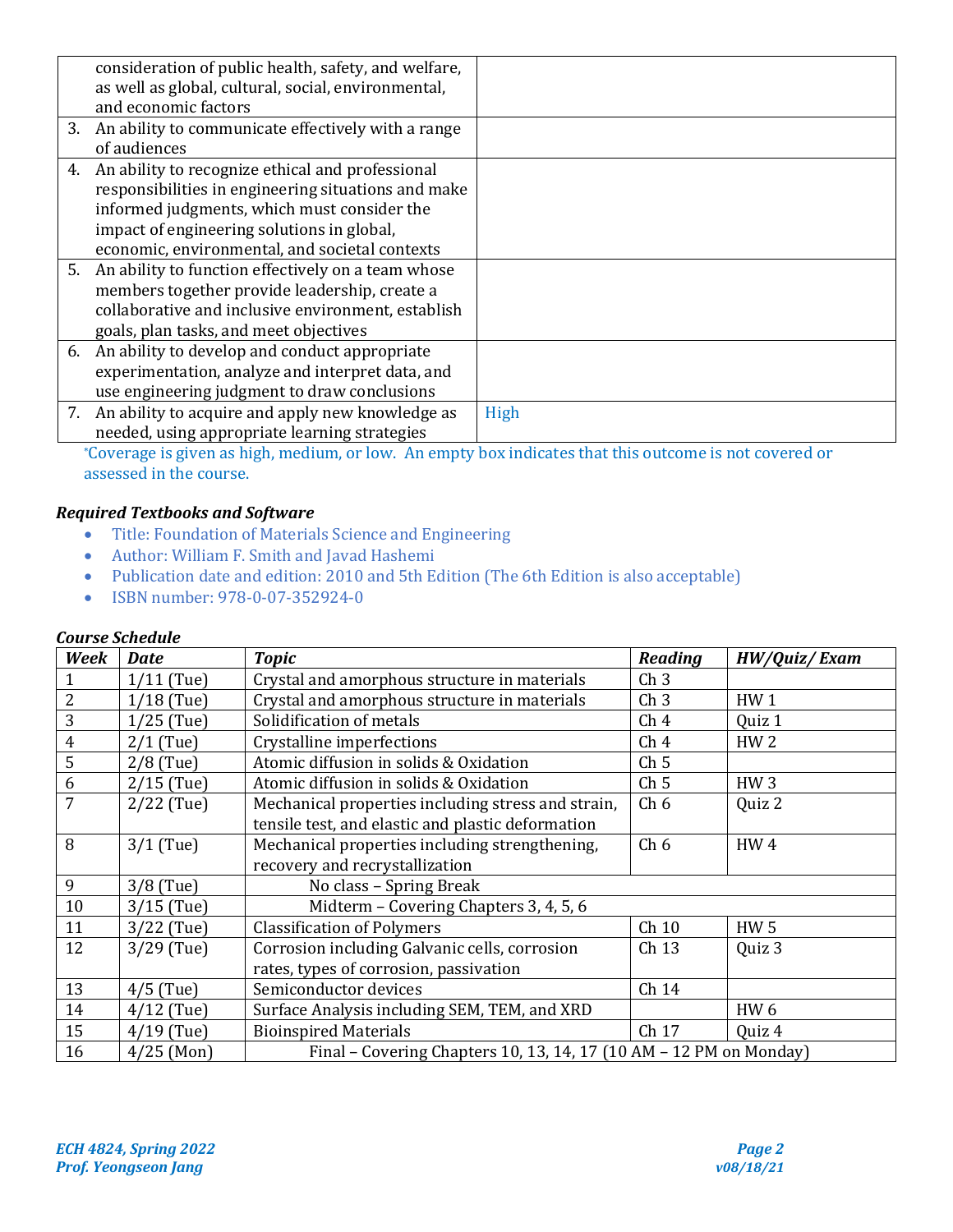## Attendance Policy, Class Expectations, and Make-Up Policy

**Attendance of all lectures is highly expected and recommended.** Lecture notes will be only provided during the lecture on a blackboard. It is the students' responsibility to obtain lecture notes in class, which they may have missed during their absence. Repeated absences may lead to a lower grade in the class.

Requirements for class attendance and make-up exams, assignments, and other work in this course are consistent with university policies. Click here to read the university attendance policies: https://catalog.ufl.edu/UGRD/academic-regulations/attendance-policies/

No make-up exams and quizzes will be given. Students who do not attend an exam at the scheduled time will receive a score of zero for that exam. Exceptions will be made only in extraordinary circumstances, such as religious holidays or emergencies. It is required that, whenever possible, the student notifies the instructor about the situation prior to the exam, preferably at least two weeks in advance.

**Excused absences** must be consistent with university policies in the undergraduate catalog

(https://catalog.ufl.edu/ugrad/current/regulations/info/attendance.aspx) and require appropriate documentation. 

As a courtesy to the other students and to the instructor, the students should turn off the ringers for all cell phones during class and they should not answer incoming calls. If a student is expecting an emergency call, please notify the instructor prior to class.

| <b>Assignment</b> | <b>Total Points</b> | <b>Percentage of Final Grade</b> |
|-------------------|---------------------|----------------------------------|
| Homework Sets (6) | 20 each             | 24%                              |
| Quizzes (4)       | 20 each             | 16%                              |
| Midterm           | 150                 | 30%                              |
| Final             | 150                 | 30%                              |
| <b>Total</b>      | 500                 | 100%                             |

#### *Evaluation of Grades*

**HOMEWORK:** 6 homework sets will be assigned throughout the semester. The homework must be prepared neatly and professionally. Write only on one side of paper and use a straightedge for diagrams. Staple all pages together. Students are encouraged to help each other on HW (but no copy!). The HW is due one week after the assignment and must be turned in at the beginning of class on the due date. No later credit will be issued on HW.

**QUIZZES: 4 quizzes (20-25 minutes each)** are equally weighted. All quizzes will be closed book and closed notes. In class quizzes will be announced at least 1 week in advance.

**MIDTERM & FINAL:** 2 hours will be assigned during the class period. The exams will be closed book. You will be allowed to bring one sheet of paper  $(8.5 \times 11 \text{ inch}, \text{one-side only})$  for formulas. Partial credit will be assigned. No credit will be given for problems that have a solution only but all the work leading to this solution is not shown or wrong.

#### *Grading Policy*

| Percent       | Grade | Grade         |
|---------------|-------|---------------|
|               |       | <b>Points</b> |
| $94.0 - 100$  | A     | 4.00          |
| $88.0 - 93.9$ | A-    | 3.67          |
| $82.0 - 87.9$ | $B+$  | 3.33          |
| $78.0 - 81.9$ | B     | 3.00          |
| $72.0 - 77.9$ | $B -$ | 2.67          |
| $66.0 - 71.9$ | $C+$  | 2.33          |
| $60.0 - 65.9$ | C     | 2.00          |
| $55.0 - 59.9$ | $C-$  | 1.67          |

*ECH* 4824, Spring 2022 *Page 3 Prof. Yeongseon Jang v08/18/21*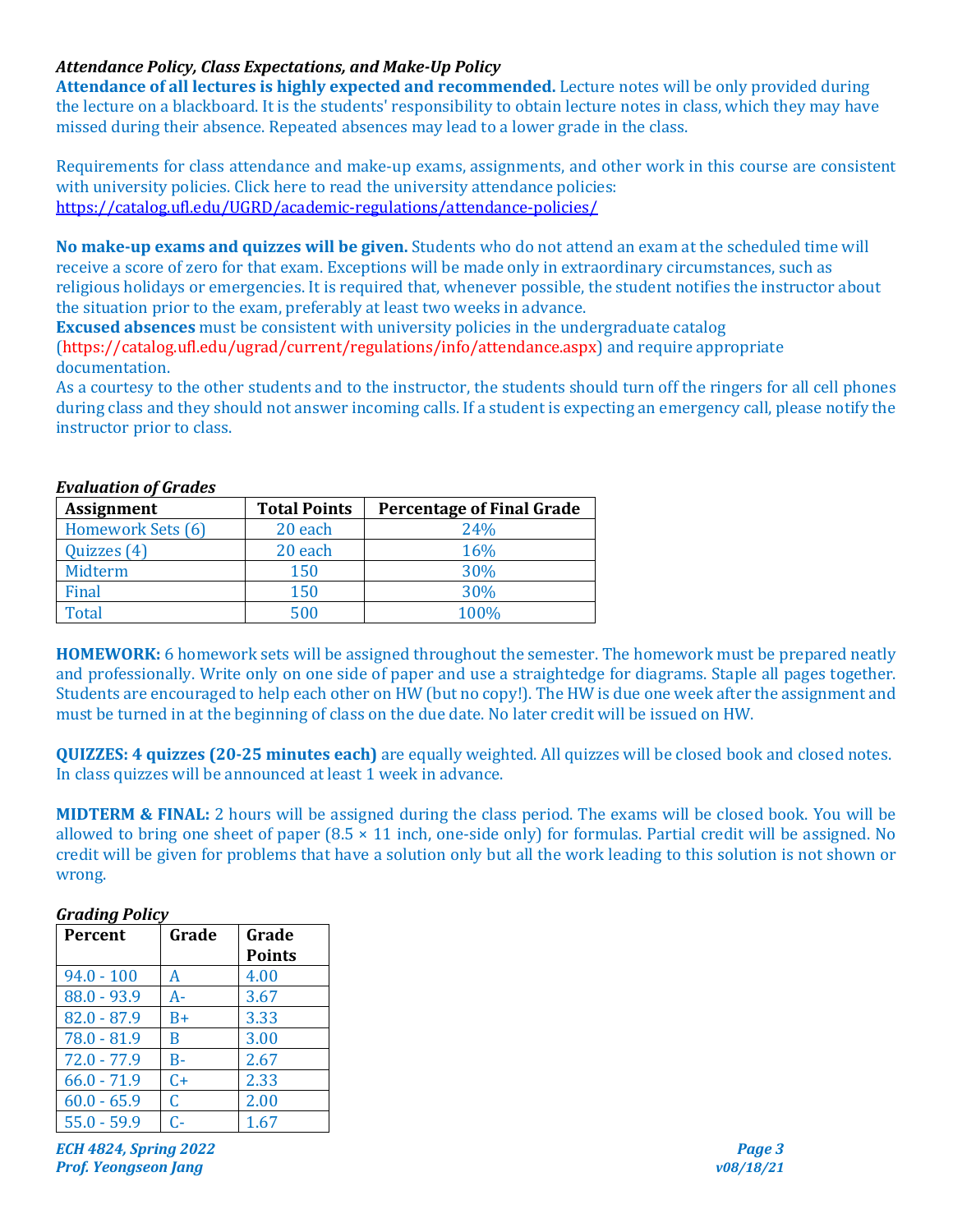| $50.0 - 54.9$ | D+ | 1.33 |
|---------------|----|------|
| $45.0 - 49.9$ | Ð  | 1.00 |
| $40.0 - 44.9$ | D- | 0.67 |
| $0 - 39.9$    | E  | 0.00 |

More information on UF grading policy may be found at: https://catalog.ufl.edu/ugrad/current/regulations/info/grades.aspx

### **Students Requiring Accommodations**

Students with disabilities who experience learning barriers and would like to request academic accommodations should connect with the disability Resource Center by visiting https://disability.ufl.edu/students/get-started/. It is important for students to share their accommodation letter with their instructor and discuss their access needs, as early as possible in the semester.

### *Course Evaluation*

Students are expected to provide professional and respectful feedback on the quality of instruction in this course by completing course evaluations online via GatorEvals. Guidance on how to give feedback in a professional and respectful manner is available at https://gatorevals.aa.ufl.edu/students/. Students will be notified when the evaluation period opens, and can complete evaluations through the email they receive from GatorEvals, in their Canvas course menu under GatorEvals, or via https://ufl.bluera.com/ufl/. Summaries of course evaluation results are available to students at https://gatorevals.aa.ufl.edu/public-results/.

### **In-Class Recording**

Students are allowed to record video or audio of class lectures. However, the purposes for which these recordings may be used are strictly controlled. The only allowable purposes are (1) for personal educational use, (2) in connection with a complaint to the university, or (3) as evidence in, or in preparation for, a criminal or civil proceeding. All other purposes are prohibited. Specifically, students may not publish recorded lectures without the written consent of the instructor.

A "class lecture" is an educational presentation intended to inform or teach enrolled students about a particular subject, including any instructor-led discussions that form part of the presentation, and delivered by any instructor hired or appointed by the University, or by a guest instructor, as part of a University of Florida course. A class lecture does not include lab sessions, student presentations, clinical presentations such as patient history, academic exercises involving solely student participation, assessments (quizzes, tests, exams), field trips, private conversations between students in the class or between a student and the faculty or lecturer during a class session.

Publication without permission of the instructor is prohibited. To "publish" means to share, transmit, circulate, distribute, or provide access to a recording, regardless of format or medium, to another person (or persons), including but not limited to another student within the same class section. Additionally, a recording, or transcript of a recording, is considered published if it is posted on or uploaded to, in whole or in part, any media platform, including but not limited to social media, book, magazine, newspaper, leaflet, or third party note/tutoring services. A student who publishes a recording without written consent may be subject to a civil cause of action instituted by a person injured by the publication and/or discipline under UF Regulation 4.040 Student Honor Code and Student Conduct Code.

## *University Honesty Policy*

UF students are bound by The Honor Pledge which states, "We, the members of the University of Florida community, pledge to hold ourselves and our peers to the highest standards of honor and integrity by abiding by the Honor Code. On all work submitted for credit by students at the University of Florida, the following pledge is either required or implied: "On my honor, I have neither given nor received unauthorized aid in doing this assignment." The Conduct Code (https://sccr.dso.ufl.edu/process/student-conduct-code/) specifies a number of behaviors that are in violation

*ECH* 4824, Spring 2022 *Page 4 Prof. Yeongseon Jang v08/18/21*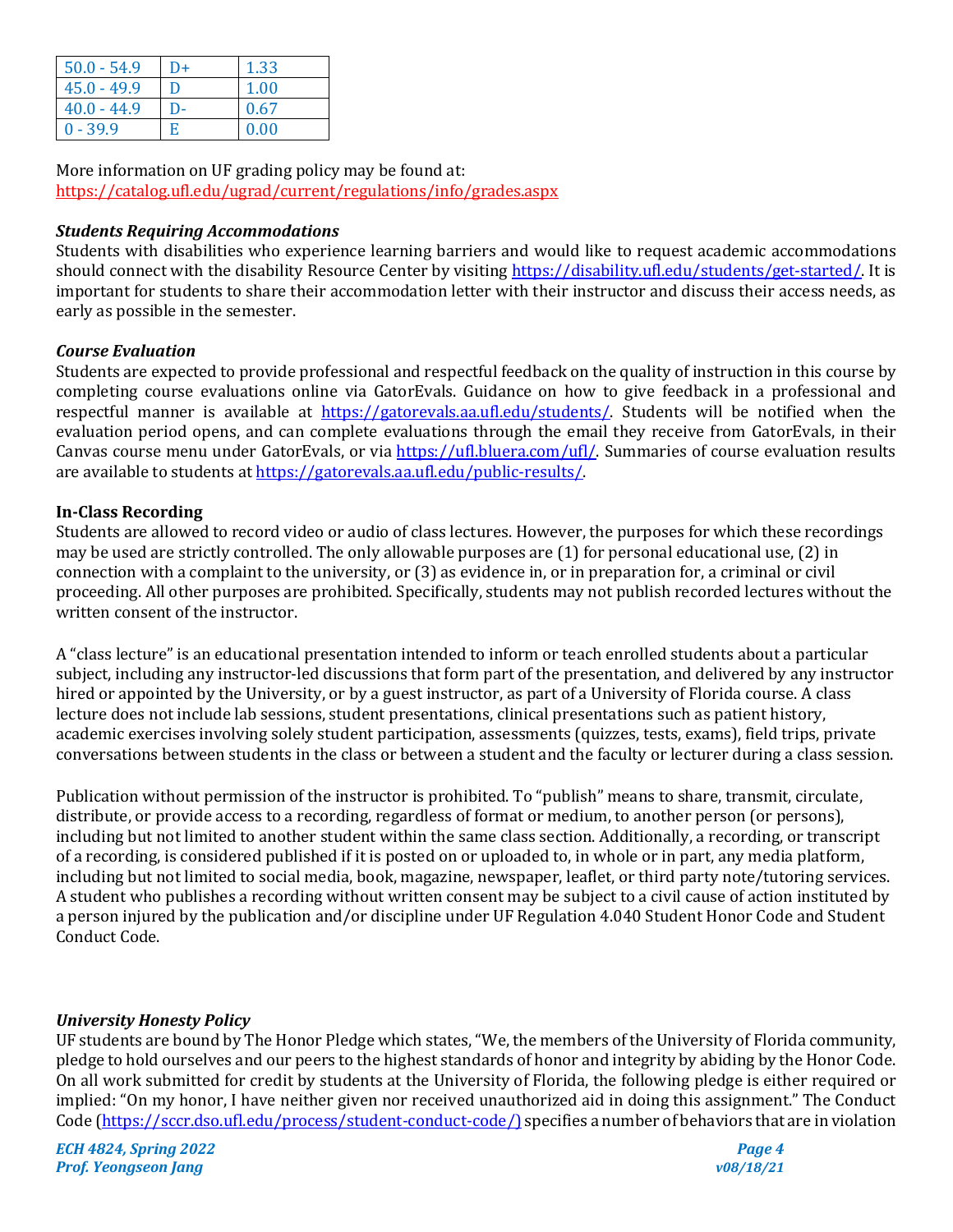of this code and the possible sanctions. If you have any questions or concerns, please consult with the instructor or TAs in this class.

## **Commitment to a Safe and Inclusive Learning Environment**

The Herbert Wertheim College of Engineering values broad diversity within our community and is committed to individual and group empowerment, inclusion, and the elimination of discrimination. It is expected that every person in this class will treat one another with dignity and respect regardless of gender, sexuality, disability, age, socioeconomic status, ethnicity, race, and culture.

If you feel like your performance in class is being impacted by discrimination or harassment of any kind, please contact your instructor or any of the following:

- Your academic advisor or Graduate Program Coordinator
- Jennifer Nappo, Director of Human Resources, 352-392-0904, jpennacc@ufl.edu
- Curtis Taylor, Associate Dean of Student Affairs, 352-392-2177, taylor@eng.ufl.edu
- Toshikazu Nishida, Associate Dean of Academic Affairs, 352-392-0943, nishida@eng.ufl.edu

#### *Software Use*

All faculty, staff, and students of the University are required and expected to obey the laws and legal agreements governing software use. Failure to do so can lead to monetary damages and/or criminal penalties for the individual violator. Because such violations are also against University policies and rules, disciplinary action will be taken as appropriate. We, the members of the University of Florida community, pledge to uphold ourselves and our peers to the highest standards of honesty and integrity.

### *Student Privacy*

There are federal laws protecting your privacy with regards to grades earned in courses and on individual assignments. For more information, please see: https://registrar.ufl.edu/ferpa.html

## *Campus Resources:*

#### **Health and Wellness**

#### **U Matter, We Care:**

Your well-being is important to the University of Florida. The U Matter, We Care initiative is committed to creating a culture of care on our campus by encouraging members of our community to look out for one another and to reach out for help if a member of our community is in need. If you or a friend is in distress, please contact umatter@ufl.edu so that the U Matter, We Care Team can reach out to the student in distress. A nighttime and weekend crisis counselor is available by phone at 352-392-1575. The U Matter, We Care Team can help connect students to the many other helping resources available including, but not limited to, Victim Advocates, Housing staff, and the Counseling and Wellness Center. Please remember that asking for help is a sign of strength. In case of emergency, call 9-1-1.

**Counseling and Wellness Center:** https://counseling.ufl.edu, and 392-1575; and the University Police Department: 392-1111 or 9-1-1 for emergencies.

## **Sexual Discrimination, Harassment, Assault, or Violence**

If you or a friend has been subjected to sexual discrimination, sexual harassment, sexual assault, or violence contact the **Office of Title IX Compliance**, located at Yon Hall Room 427, 1908 Stadium Road, (352) 273-1094, title-ix@ufl.edu

## **Sexual Assault Recovery Services (SARS)**

Student Health Care Center, 392-1161.

**University Police Department** at 392-1111 (or 9-1-1 for emergencies), or http://www.police.ufl.edu/.